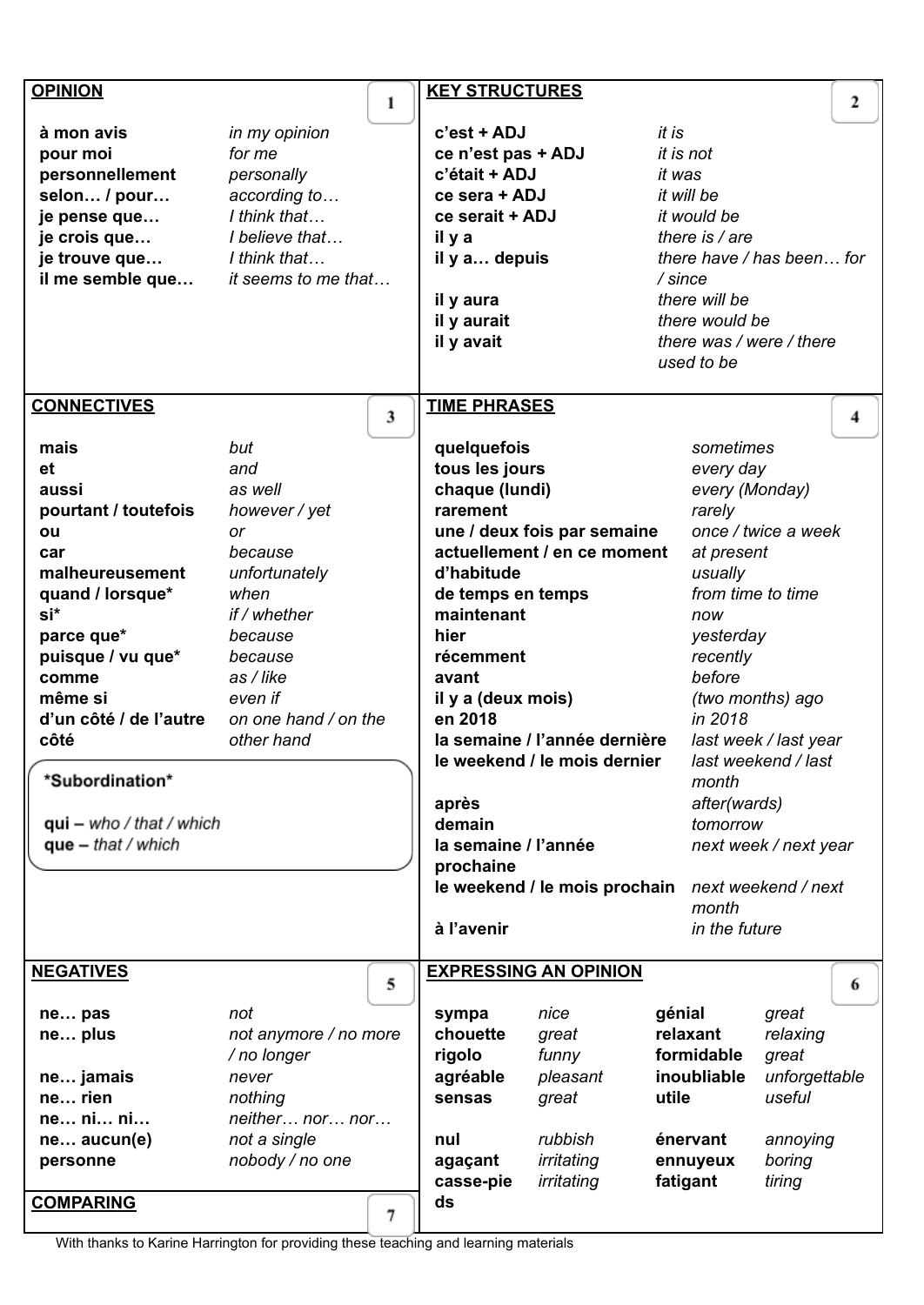|                                                                                                                   |                        |                      | épuisant                  | exhausting      | dégoûtant                                  | disgusting                 |
|-------------------------------------------------------------------------------------------------------------------|------------------------|----------------------|---------------------------|-----------------|--------------------------------------------|----------------------------|
| plus que                                                                                                          | more than              |                      | decevant                  | disappointing   | mauvais                                    | bad                        |
| moins que                                                                                                         | lessthan               |                      |                           |                 |                                            |                            |
| aussi que                                                                                                         | asas                   |                      | ça me fait + INF          |                 |                                            | it makes me + verb         |
| le / la meilleur(e)                                                                                               | the best               |                      | ca me rend + ADJ          |                 |                                            | it makes me + adj          |
| le / la pire                                                                                                      | the worst              |                      |                           |                 |                                            |                            |
| le / la plus / moins                                                                                              | the most / the least   |                      |                           |                 |                                            |                            |
|                                                                                                                   |                        |                      | <b>USEFUL INFINITIVES</b> |                 |                                            | 9                          |
| USEFUL VERBS FOLLOWED BY                                                                                          |                        |                      |                           |                 |                                            |                            |
| <b>ANOTHER VERB</b>                                                                                               |                        | 8                    | regarder                  | to watch        |                                            |                            |
|                                                                                                                   |                        |                      | acheter                   | to buy          |                                            |                            |
| j'aime + INF                                                                                                      | I like                 |                      | écouter                   | to listen       |                                            |                            |
| j'adore + INF                                                                                                     | I love                 |                      | boire                     | to drink        |                                            |                            |
| je préfère + INF                                                                                                  | I prefer               |                      | manger                    | to eat          |                                            |                            |
| je n'aime pas + INF                                                                                               | I don't like           |                      | parler                    | to talk         |                                            | je vais + INF              |
| je déteste + INF                                                                                                  | I hate                 |                      | jouer                     | to play         |                                            | I am going to              |
| j'apprécie + INF                                                                                                  | I like                 |                      | aller                     | to go to        |                                            |                            |
| je vais + INF                                                                                                     | I'm going to           |                      | rester                    | to stay         |                                            | je voudrais + INF          |
| je dois + INF                                                                                                     | I have to              |                      | devoir                    | to have to      |                                            | I would like to            |
| je peux + INF                                                                                                     | I can                  |                      | pouvoir                   | to be able to   |                                            |                            |
| je veux / voudrais +                                                                                              | I want / would like to |                      | savoir                    |                 | to know how to do                          |                            |
| <b>INF</b>                                                                                                        |                        |                      | vouloir                   | to want to do   |                                            |                            |
| il faut + INF                                                                                                     | one must / it is       |                      | faire                     | to do / to make |                                            |                            |
|                                                                                                                   | necessary to           |                      | être                      | to be           |                                            |                            |
| il faudrait + INF                                                                                                 | one must               |                      | avoir                     | to have         |                                            |                            |
| on doit + INF                                                                                                     | one must               |                      |                           |                 |                                            |                            |
| on devrait + INF                                                                                                  | one should             |                      |                           |                 |                                            |                            |
| on pourrait + INF                                                                                                 | one could              |                      |                           |                 |                                            |                            |
| on peut + INF                                                                                                     | one can                |                      |                           |                 |                                            |                            |
| <b>SOME USEFUL VERBS</b><br>(PRESENT TENSE)                                                                       | 10                     | (PAST TENSE)         | <b>SOME USEFUL VERBS</b>  | 11              | <b>SOME USEFUL VERBS</b><br>(FUTURE TENSE) | 12                         |
|                                                                                                                   |                        |                      |                           |                 |                                            |                            |
| j'achète<br>I buy                                                                                                 |                        | j'ai acheté          | I bought                  |                 | j'achéterai                                | I will buy                 |
| I watch<br>je regarde                                                                                             |                        | j'ai regardé         | I watched                 |                 | je regarderai                              | I will watch               |
| l eat<br>je mange                                                                                                 |                        | j'ai mangé           | l ate                     |                 | je mangerai                                | I will eat                 |
| j'écoute<br>I listen                                                                                              |                        | j'ai écouté          | I listened                |                 | i'écouterai                                | I will listen              |
| I travel<br>je voyage                                                                                             |                        | j'ai voyagé          | I travelled               |                 | je voyagerai                               | I will travel              |
| je vois<br>I see<br>je bois<br>I drink                                                                            |                        | j'ai vu<br>j'ai bu   | I saw<br>I drank          |                 | je verrai<br>je boirai                     | I will see<br>I will drink |
| je parle<br>I talk                                                                                                |                        | j'ai parlé           | I talked                  |                 | je parlerai                                | I will talk                |
| je joue<br>I play                                                                                                 |                        | j'ai joué            | I played                  |                 | je jouerai                                 | I will play                |
| je dois                                                                                                           | I have to              | j'ai dû              | I had to                  |                 | je devrai                                  | I will have to             |
| je veux                                                                                                           | I want to              | j'ai voulu           | I wanted to               |                 | je voudrai                                 | I will want                |
| je peux<br>I can                                                                                                  |                        | j'ai pu              | I could                   |                 | je pourrai                                 | I will be able to          |
| je fais<br>I do                                                                                                   |                        | j'ai fait            | I did                     |                 | je ferai                                   | I will do                  |
| je vais<br>l go                                                                                                   |                        | je suis allé(e)      | I went                    |                 | j'irai                                     | I will go                  |
| je reste<br>I stay                                                                                                |                        | je suis resté(e)     | I stayed                  |                 | je resterai                                | I will stay                |
| I am<br>je suis                                                                                                   |                        | je suis parti(e)     | I left                    |                 | je serai                                   | I will be                  |
| i'ai<br>I have                                                                                                    |                        | j'ai eu              | I had                     |                 | j'aurai                                    | I will have                |
| j'essaie de<br>I try to                                                                                           |                        | j'ai essayé de       | I tried to                |                 | j'essaierai                                | I will try                 |
|                                                                                                                   |                        |                      |                           |                 |                                            |                            |
| <b>EXAMPLES OF IDIOMATIC PHRASES</b><br><b>SOME MORE ADVANCED STRUCTURES</b><br>13<br>14                          |                        |                      |                           |                 |                                            |                            |
|                                                                                                                   |                        |                      |                           |                 |                                            | what I like most is        |
| ce que je n'aime pas c'est<br>With thenke to Kering Herrington for providing these teaching and looming meterials |                        | what I don't like is |                           |                 | ce qui me plaît le plus c'est              |                            |

With thanks to Karine Harrington for providing these teaching and learning materials